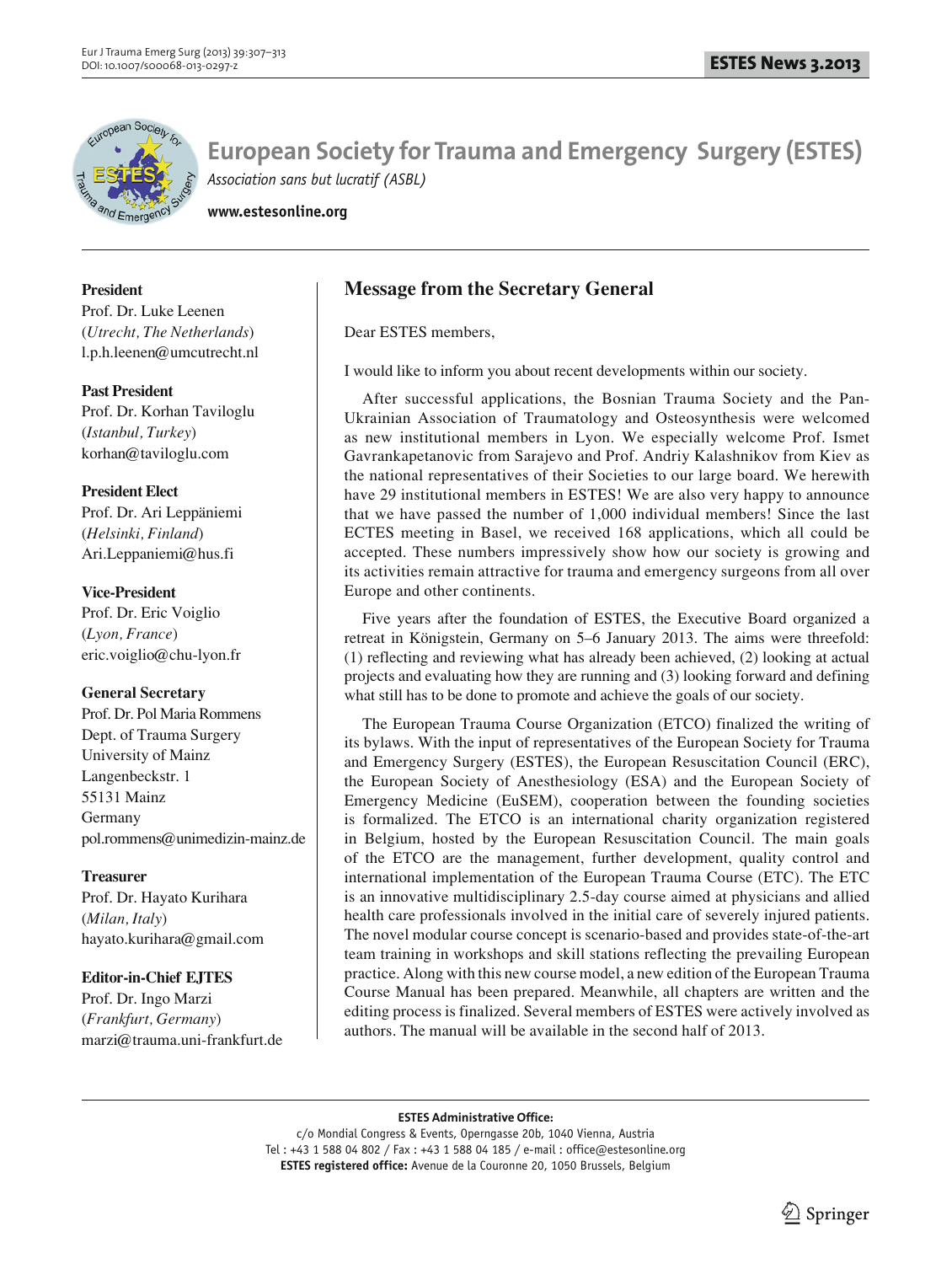

**www.estesonline.org**

# **President**

Prof. Dr. Luke Leenen (*Utrecht, The Netherlands*) l.p.h.leenen@umcutrecht.nl

# **Past President**

Prof. Dr. Korhan Taviloglu (*Istanbul, Turkey*) korhan@taviloglu.com

# **President Elect**

Prof. Dr. Ari Leppäniemi (*Helsinki, Finland*) Ari.Leppaniemi@hus.fi

# **Vice-President**

Prof. Dr. Eric Voiglio (*Lyon, France*) eric.voiglio@chu-lyon.fr

# **General Secretary**

Prof. Dr. Pol Maria Rommens Dept. of Trauma Surgery University of Mainz Langenbeckstr. 1 55131 Mainz Germany pol.rommens@unimedizin-mainz.de

# **Treasurer**

Prof. Dr. Hayato Kurihara (*Milan, Italy*) hayato.kurihara@gmail.com

# **Editor-in-Chief EJTES**

Prof. Dr. Ingo Marzi (*Frankfurt, Germany*) marzi@trauma.uni-frankfurt.de

The applications for the Visceral Trauma Fellowship in two different centers in South Africa have been reviewed by the board. The fellowships have been awarded to Ms. Tatjana Dinkelaker from Germany and Ms. Montil Jiménez Fuertes from Spain. The winners will receive 5,000  $\epsilon$  each for a fellowship of up to three months in the University Hospital of Johannesburg and the Chris Hanni Baragwanath Hospital in Cape Town. Currently a contract between ESTES and the hosting hospitals is being set up to allow the fellows a stay free of risks.

Prof. Radko Komadina from Slovenia was involved as an ESTES member in the last revision of the ABC-T guidelines for massive bleeding. They were published in *Critical Care* in April 2013.

The activities of the sessions during recent years were evaluated during the retreat. The board is convinced that the sections play an important role in the establishment of the scientific program of our annual meetings. Thanks to their input, we had very interesting instructional lecture courses and keynote lectures in all ECTES congresses. However, we would like to encourage sections to develop further activities, which contribute to the achievement of our ESTES goals. The board therefore proposed that the sections edit socalled "ESTES guidelines" for diagnosis, treatment, and posttreatment of clinical entities, which may be important for daily practice of our members (e.g., ankle fracture, acute appendicitis, splenic rupture). A small but representative working group can be set up for each subject. These persons can meet once or several times to discuss and set up guidelines. The whole process for one topic should not exceed one working year. Once accepted, the guidelines can then be published in our journal and/or presented at our annual meeting. For this initiative the board agreed to sponsor each section in the amount of  $5,000 \in \mathbb{R}$  which can be used for administrative tasks, meeting costs or for text editing. If you are personally interested in joining a specific working group, please contact the chairman of the respective section. Finally, the board asked the chairpersons of the education section to resolve its activities as a separate section after their term and to join and support the educational activities such as the Emergency Surgery Course (ESC), the Medical Response to Major Incidents Course (MRMI), the European Trauma Course and the Modular Ultrasound Course (MUSEC) in the respective other sections.

The executive board accepted to host the second World Trauma Congress to be held together with the 15th ECTES next year in Frankfurt am Main, Germany. A number of regional trauma societies from North and South

**ESTES Administrative Office:**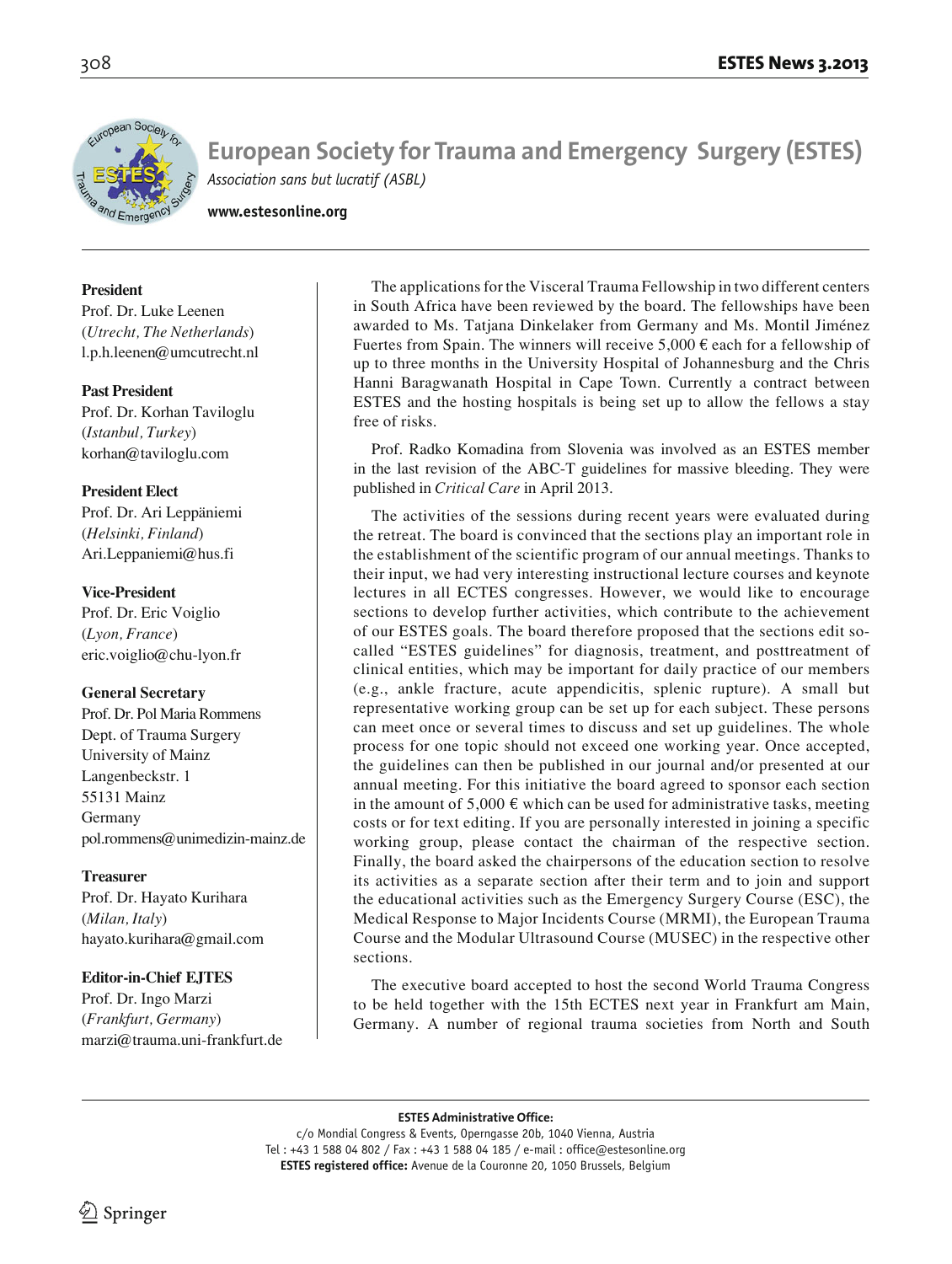

**www.estesonline.org**

#### **President**

Prof. Dr. Luke Leenen (*Utrecht, The Netherlands*) l.p.h.leenen@umcutrecht.nl

#### **Past President**

Prof. Dr. Korhan Taviloglu (*Istanbul, Turkey*) korhan@taviloglu.com

#### **President Elect**

Prof. Dr. Ari Leppäniemi (*Helsinki, Finland*) Ari.Leppaniemi@hus.fi

#### **Vice-President** Prof. Dr. Eric Voiglio

(*Lyon, France*) eric.voiglio@chu-lyon.fr

#### **General Secretary**

Prof. Dr. Pol Maria Rommens Dept. of Trauma Surgery University of Mainz Langenbeckstr. 1 55131 Mainz Germany pol.rommens@unimedizin-mainz.de

#### **Treasurer**

Prof. Dr. Hayato Kurihara (*Milan, Italy*) hayato.kurihara@gmail.com

# **Editor-in-Chief EJTES**

Prof. Dr. Ingo Marzi (*Frankfurt, Germany*) marzi@trauma.uni-frankfurt.de America, Asia and Africa will take part in the scientific program. With support from the WHO, a half day will be devoted on trauma care worldwide: the role of trauma professional organizations.

Meanwhile, under the lead of Prof. Dr. Eric Voiglio, enormous efforts have been put into the preparation of the ECTES congress in Lyon.

I sincerely hope that everyone enjoyed the  $14<sup>th</sup>$  meeting and that it was an unforgettable event as all previous ECTES congresses have been. Please find more information about ECTES 2013 in the next issue of ESTES News.

With kind regards,

# **Prof. Dr. Dr. h. c. Pol M. Rommens**

**ESTES Secretary General**

#### **ESTES Administrative Office:**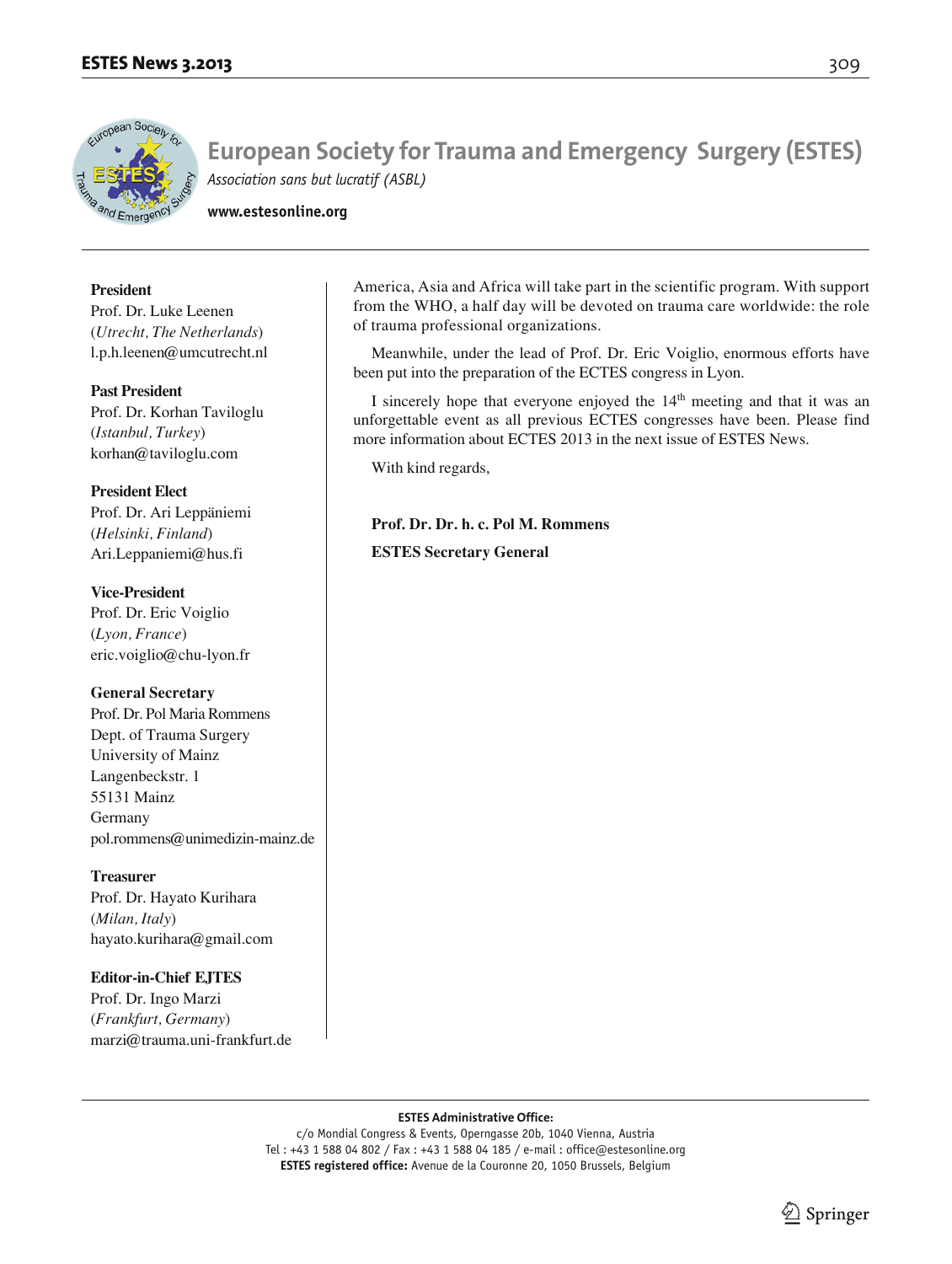

**www.estesonline.org**



Dear colleagues,

After *ECTES 2013* in Lyon, France, we are now looking forward to *ECTES 2014* in Frankfurt/Main, Germany, which will take place together with the *2nd World Trauma Congress* from May 24–27, 2014.

# **Important dates to remember:**

| <b>Important Dates</b>                                              |                                                                                                     |
|---------------------------------------------------------------------|-----------------------------------------------------------------------------------------------------|
| Monday, September 2, 2013                                           | Friday, January 10, 2014                                                                            |
| Start abstract submission                                           | Notification of abstract acceptance                                                                 |
| Wednesday, November 6, 2013<br>Deadline for submission of abstracts | Friday, February 28, 2014<br>Deadline for early bird registration fee,<br>registration cancellation |
| Monday, December 2, 2013                                            | Friday, April 25, 2014                                                                              |
| Start on-line registration                                          | End of regular fee                                                                                  |

# Saturday, May 24 - Tuesday, May 27, 2014

15th European Congress of Trauma and Emergency Surgery & 2nd World Trauma Congress

# The **abstract submission** starts on **Monday, September 2, 2013.**

All necessary information regarding topics and submission details can be found on the website:

http://www.ectes2014.org

A **Preliminary Scientific Programme** (including keynote speakers and first session details) will be available online by July 2013.

Sincerely,

The ECTES 2014 & 2nd WTC Organising Team **Mondial Congress & Events Mondial GmbH & Co. KG** Operngasse 20b, 1040 Vienna, Austria  $t + 43$  1 58804-114,  $f - 185$ ectes2014@mondial-congress.com www.estesonline.org

#### **ESTES Administrative Office:**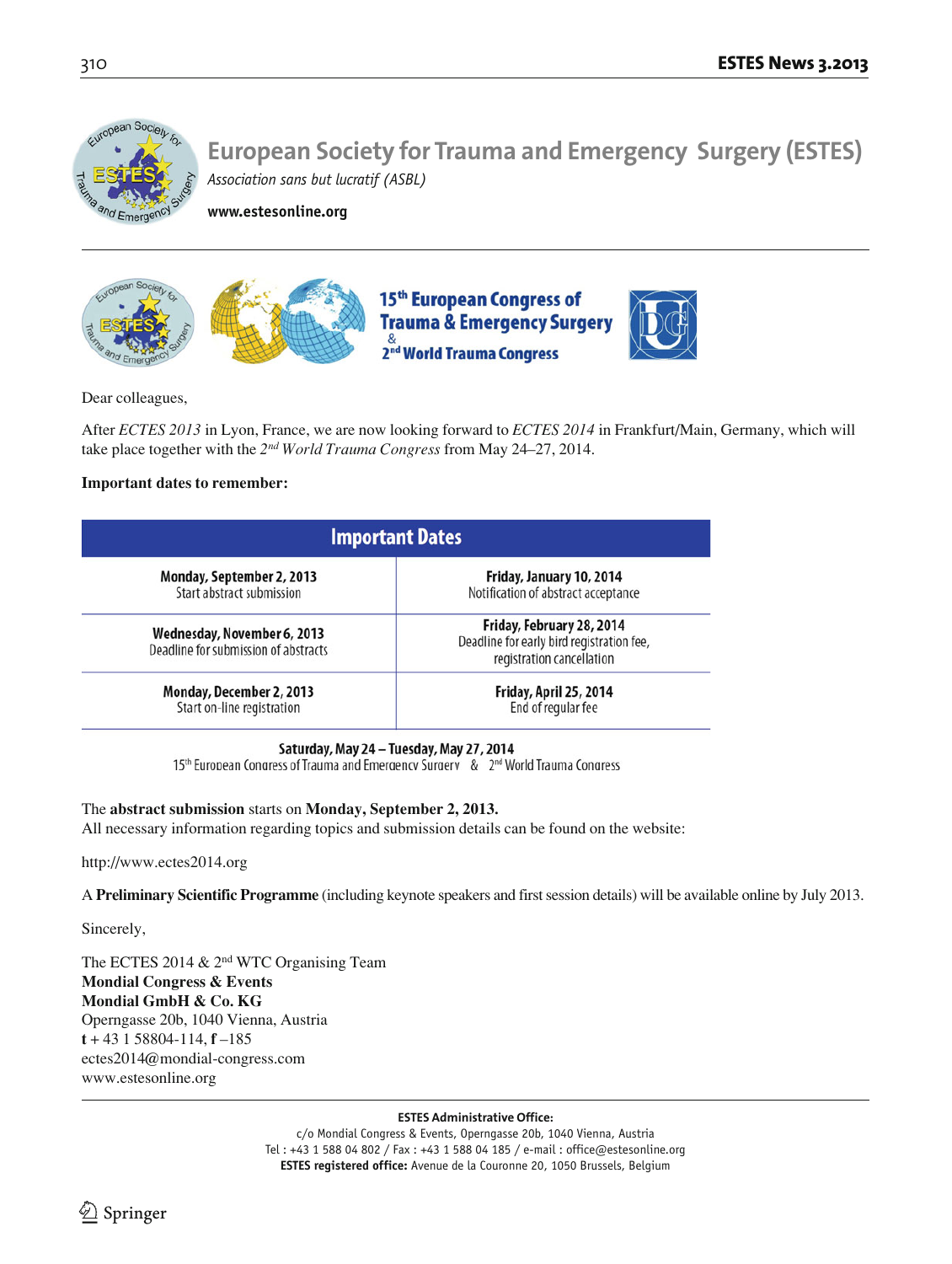

**www.estesonline.org**

#### **2nd Swiss Trauma & Resuscitation Day 2013 A step towards a successful interdisciplinary approach to trauma patients**

Beat Schnüriger<sup>1</sup>, Marius Keel<sup>2</sup>, Heinz Zimmermann<sup>3</sup>, Aristomenis Exadaktylos<sup>3</sup>

1 Founder of the "Annual Swiss Trauma & Resuscitation Day" and "www.swiss-trauma.ch", Head Coordination Polytrauma and Attending Surgeon, Departments of Emergency Medicine and Visceral and Transplant Surgery

<sup>2</sup>Vice-Chairman, Department of Orthopedic Surgery

3 Director, Emergency Department

Organizing Committee of the Annual STRD, all Bern University Hospital, Switzerland

On 22 February 2013, the "2nd Annual Swiss Trauma & Resuscitation Day (STRD) 2013" took place. In all, 260 general and orthopedic surgeons, intensivists, anesthetists, emergency physicians, emergency medical service personnel, and nurses met at Bern University Hospital, Switzerland, to discuss the newest evidence on the management of trauma patients.

In Bern University Hospital, specialists are involved early in the treatment of trauma patients. There are a variety of reasons for this, including the increase in knowledge, the complexity of organ-specific treatment, evolving new technologies and the increasing expectations of our patients regarding functional outcomes after trauma. However, trauma knows no anatomical boundaries and triggers a profound physiologic response simultaneously affecting every system in the body to unpredictable degrees. That means that each member of the trauma team must be an expert on the special needs of trauma patients. In this context, the annual STRD was held for the first time in February 2012, in order to provide a platform for dialogue between all health professionals involved with the injured patient. This year, for the second time, national and international experts covering all fields of trauma care shared their experiences and the participants used this opportunity to contribute to the discussions.

The scientific program of the 2nd STRD included talks on a wide variety of specific topics in trauma care, with the trauma patient in the center of interest. Additionally, five different workshops took place, including a hands-on ultrasound course. The keynote presentation was held by Prof. Ernest E. Moore, Editor of the *Journal of Trauma and Acute Care Surgery*, on controversies in post-injury hemostasis. This inspiring overview of the current knowledge and future perspectives on the prevention and treatment of trauma-induced coagulopathy was one of this year's highlights. Another focus was on imaging adjuncts during the primary survey of injured patients. In a PRO–CON session, two international experts—Dr. Vicky E. Noble, Boston, USA and Dr. Thomas Lustenberger, Frankfurt am Main, Germany—discussed the role of ultrasonography and conventional X-rays in patients suffering blunt trauma. This controversy was clearly explained by these two experts and the participants were encouraged to critically review their daily practice in the shock room. Another highlight was the Military Session "Civilian and Military Conflicts – Lessons Learned the Hard Way". The 2<sup>nd</sup> Annual STRD was the first civilian medical conference supported by the Swiss Armed Forces. Major General Dr. Andreas Stettbacher moderated this session which included three talks on lessons learned from war (Prof. Jay A. Johannigman, Cincinnati, USA), civilian urban warfare (Dr. Dennis Allard, Johannesburg, South Africa), and from the Oslo massacre (Dr. Johan Pillgram-Larsen, Oslo, Norway). It was thrilling to hear that civilian and military trauma care providers can learn from each other. The last session of the conference included the presentation and discussion by an international and national experts panel of tricky and unusual trauma cases. This presentation (Prof. Marius Keel, Bern, Switzerland) highlighted the conclusion that specialists must be involved at an early stage if satisfying functional outcomes are to be achieved after trauma.

The 3rd Annual STRD will again be held at Bern University Hospital, Switzerland on February 28, 2014. Additional information is available on www.swiss-trauma.ch.

**ESTES Administrative Office:**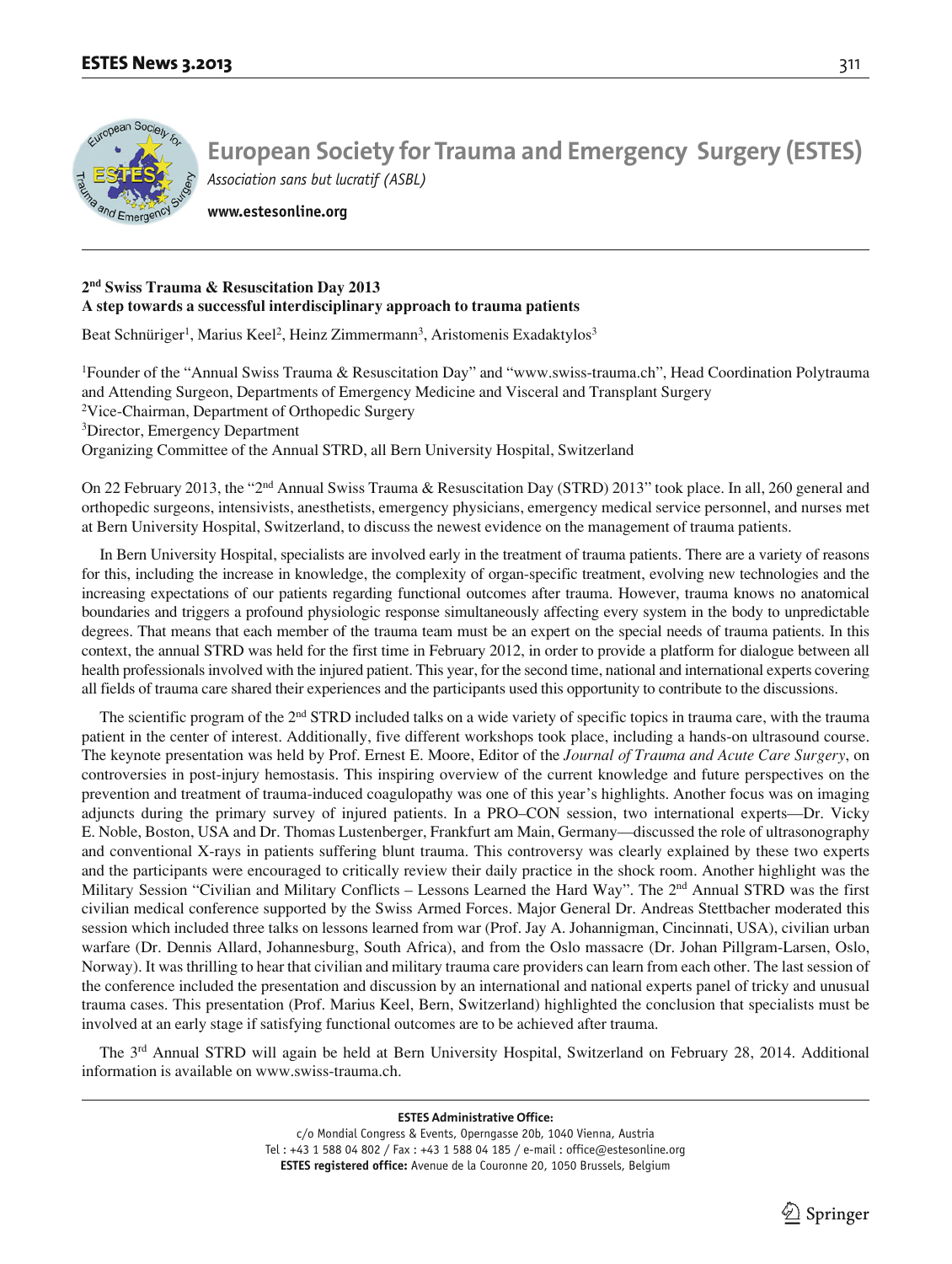

**www.estesonline.org**

# **Corresponding Author:**

PD Dr. med. Beat Schnüriger Head Coordination Polytrauma, Attending Surgeon Departments of Emergency Medicine and Visceral & Transplant Surgery Bern University Hospital, Switzerland beat.schnuriger@swiss-trauma.ch